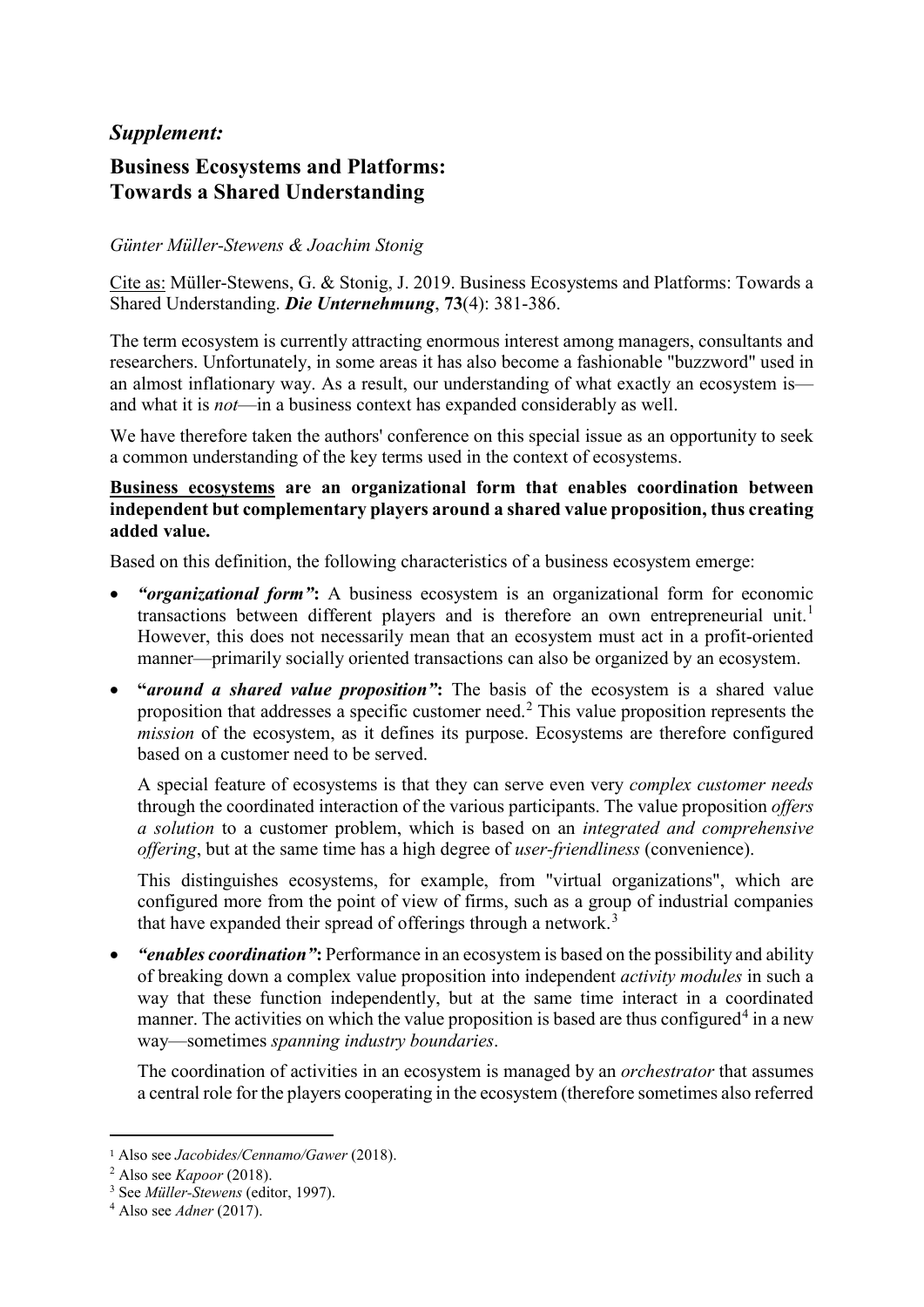to as a *lead organization*). The orchestrator, for example, ensures the development of the common value proposition and defines the rules of interaction (via technological interfaces, revenue mechanisms, etc.). The orchestrator thus exerts a certain degree of control over the ecosystem. The role of the orchestrator is not always assumed by a single organization. Often there is a technical operator of the ecosystem and an owner—as in the case of smartphones, where companies like Google/Alphabet control the software platform of the ecosystem, but the technical infrastructure is produced by device manufacturers like Samsung.

• *"complementary"*: The activities underlying the components of the integrated solution are performed by *complementors*. The term complementor (in contrast to terms like ecosystem partner) emphasizes that the components in the ecosystem are complementary, *i.e.*, without them the ecosystem does not function or functions worse. The activities of the complementors are coordinated by the orchestrator, such that their offerings fit together in a modular way. In some ecosystems, complementors of the same activity compete with each other. However, value creation in an ecosystem is not always based on having as many complementors as possible; success often depends on the availability of the complementors that are essential from the customer's point of view. The interaction between customers and complementors is direct, the orchestrator only facilitates these interactions. However, this does not rule out the possibility that the orchestrator itself may offer certain complements, thus taking a double role.

The users or customers of an ecosystem are usually not just passive consumers. In order to fulfill an ecosystem's complex value proposition, users can be highly involved and interact intensively with the ecosystem, e.g., by delegating responsibility or providing data. They often take on the role of complementors themselves (for instance, by creating content). Just like complementors, users therefore also contribute to the ecosystem value.

• *"independent players"***:** The players involved join the ecosystem on their own initiative and can leave it again of their own accord, taking possible contracts into account. Of course, there may be implicit constraints, but there is still freedom of choice. This is one of the differences to diversified corporations to which the subsidiaries are legally bound e.g., to a holding company.

In contrast to more vertically organized value chains ("pipelines"), ecosystems are based on horizontal, network-like cooperation in which the participants meet on an equal footing. So there is no tendency towards subordination. Since not all details of the cooperation can be specified using contracts, the establishment of an underlying basis of trust between the participants is important. This demands a considerable degree of *collaboration competence* from the participating organizations. If this is not forthcoming, it will not be possible to attract suitable complementors for one's own ecosystem and keep them in the system. This means that the ability to interact in partnerships is critical for the ecosystem participants, especially for orchestrators.

• *"creating added value"***:** The economic goal of a business ecosystem is that the value of the ecosystem is greater than the sum of its parts (the activities of orchestrators and complementors), *i.e.*, an *ecosystem surplus* is achieved. This surplus is generated by various value drivers, in particular *network effects* and *learning effects*. *Network effects* occur when a larger or broader range of complementary partners has a positive influence on customers' willingness to join and pay. *Learning effects* mean that the ecosystem can offer a better value proposition through a deeper and longer interaction between the different participants, which in turn positively influences willingness to pay.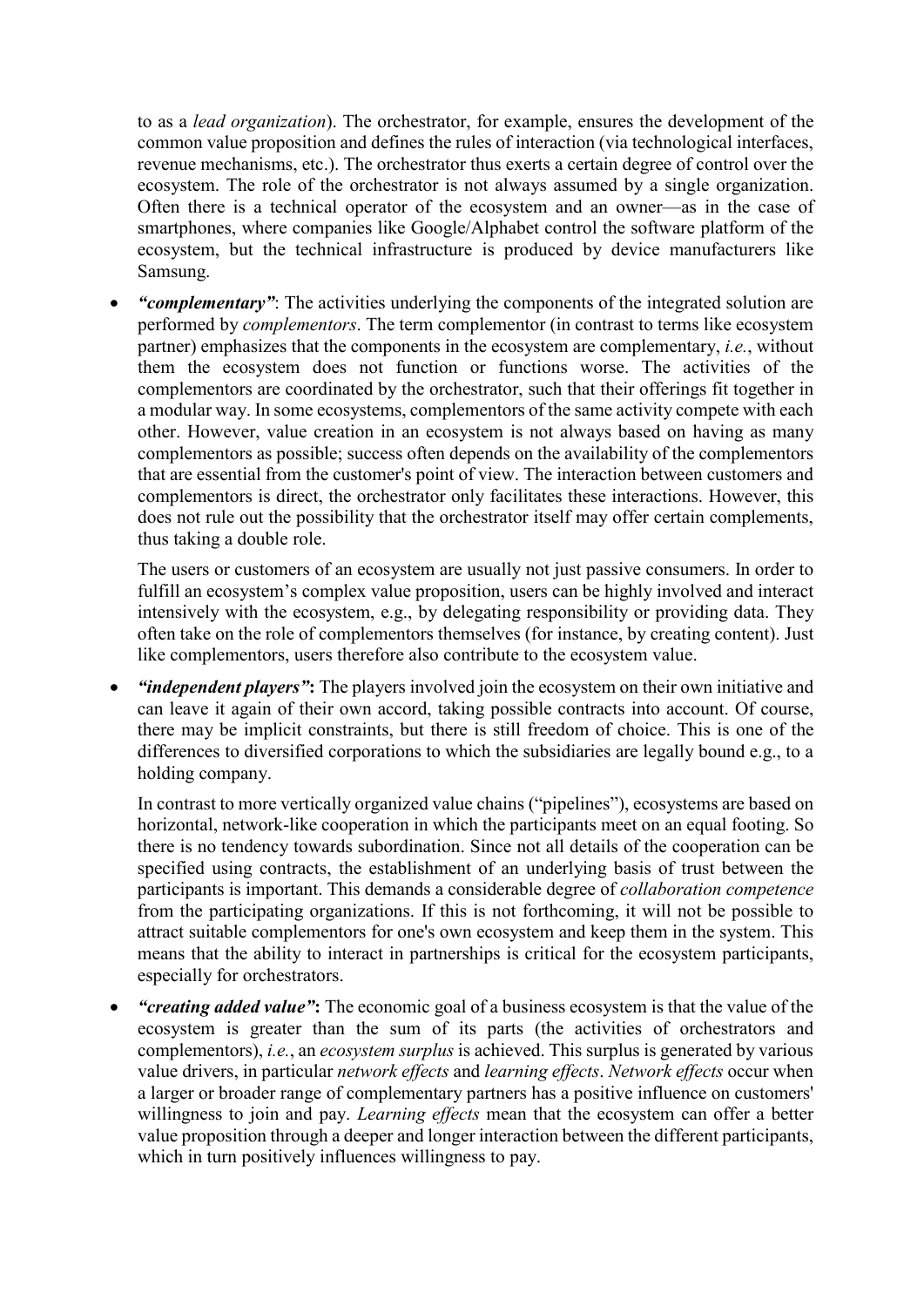This added value can manifest itself as financial profit for the players. However, it is not certain that the orchestrator and complementors will appropriate this added value; it can also be the customers (e.g., in the case of Uber, which is currently not making a profit despite an attractive customer offering). The definition of the ecosystem boundaries is also crucial for measuring added value. For example, a bike sharing system, as such, may not create financial added value, but it can indirectly create added value for a city's mobility ecosystem through *spill-over effects*.

In the context of business ecosystems, there is often talk of "*platforms*" or "*platform-based business models*". It should be noted here that not every platform-based business model is also an ecosystem. Conversely, not every business model of an ecosystem is technologically implemented via a platform, even though this is frequently the case (as platforms considerably accelerate the scalability of the business model and thus also lead to the realization of network effects).

### **Platforms are technological infrastructures connecting players and objects.**

- *"technological infrastructure"***:** In its simplest form, a platform is nothing more than a technological foundation that brings together different activities (of players and objects) in a coordinated way. The field of application is extremely broad and can range from a motherboard in a computer, through a dating website, up to a platform construction kit in the automotive industry
- *"connecting"***:** A platform must create the conditions for platform participants to interact efficiently together. For this purpose, the platform operator defines *interfaces* that ensure that the various activities of all players mesh together as seamlessly as possible. However, networking is not only based on an efficient technological infrastructure (hardware and software), but also on social norms and rules of interaction (e.g., entry and exit prerequisites, conflict escalation mechanisms, revenue mechanics and calculation modes, etc.).<sup>[5](#page-2-0)</sup>

Digital platforms are particularly suitable for the implementation of ecosystems because many elements of value creation processes can now be networked via digital interfaces. This makes it easier for business ecosystems to work together beyond organizational and industry boundaries and significantly reduces transaction costs between those involved. IT platforms have thus become a key enabler of many of today's business ecosystems.

The activities connected via the platform and suitable interfaces become *modules* that can be easily exchanged and changed without affecting the entire platform. This results in a *platform architecture*, usually with a stable platform core and flexible connected modules.<sup>[6](#page-2-1)</sup>

With regard to the networking and openness of the platform in relation to the modules, a distinction is made between *one-sided and two-sided platforms*. Two (or more) sided platforms bring together the modules of different sites, e.g., providers and users. A classic example here is Ebay or a dating platform. The presence on one side has an effect on the other side, which is not completely internalized by the participants.<sup>[7](#page-2-2)</sup> In contrast, there are

l

<span id="page-2-0"></span><sup>5</sup> Also see *Nambisan/Sawhney* (2011) or *Wareham/Fox/Giner* (2014).

<span id="page-2-1"></span><sup>6</sup> Also see *Baldwin/Woodard* (2009) and *Gawer* (2014).

<span id="page-2-2"></span><sup>7</sup> Also see *Rochet/Tirole* (2006). A participant from one side does not consider its own contribution to the value of the platform when making a purchase decision. For example: A man who joins a dating platform takes only the ratio of the supply of women to the cost of the platform as a basis for his purchase decision. However, he does not take into account the fact that his purchase decision increases the value of the platform for the women's side and so he should therefore pay less.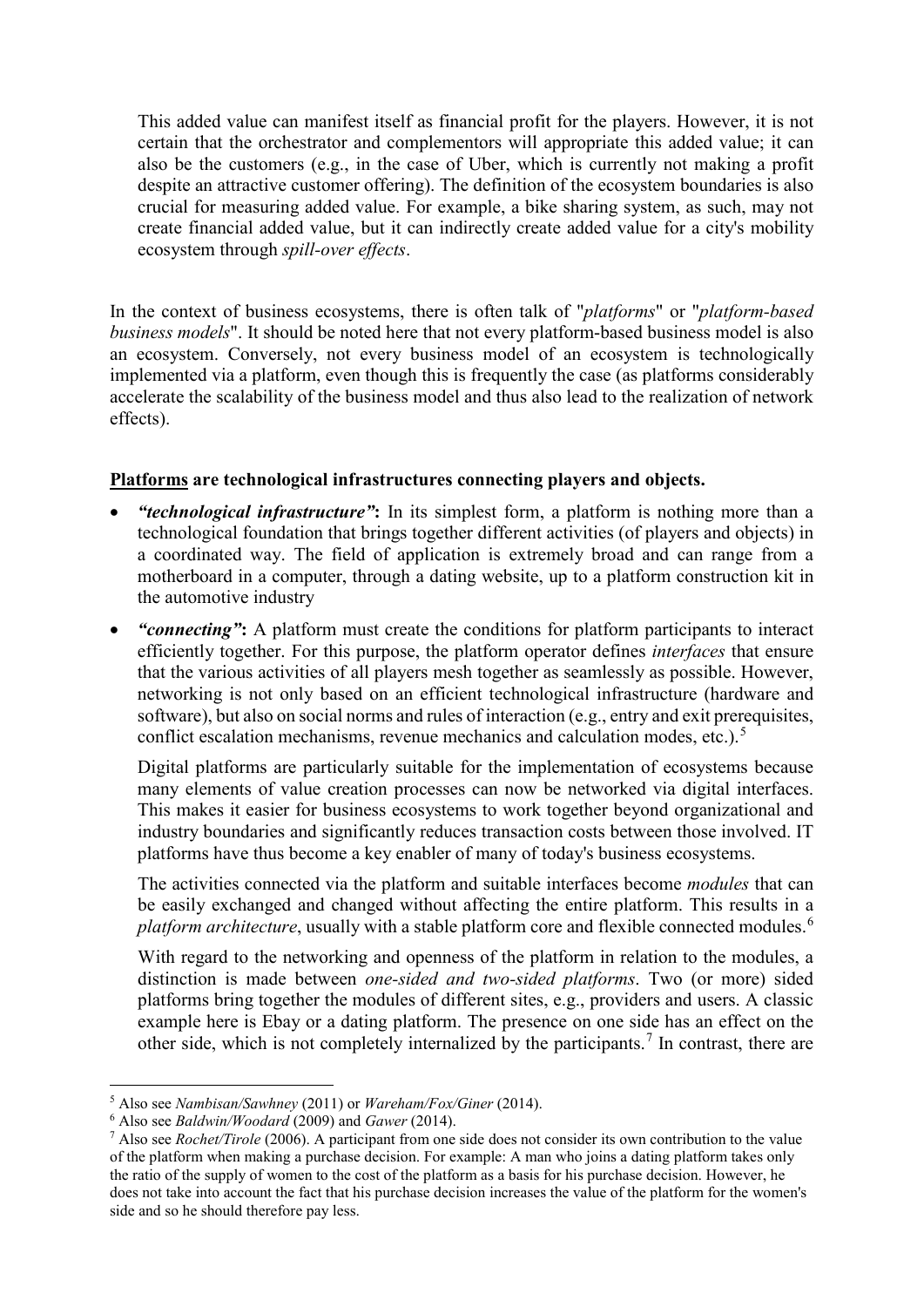one-sided platforms where platform participants do not interact with another side—like a supply chain platform in the automotive industry.

• *"players"***:** In its simplest form of connecting players, a platform is a *virtual electronic marketplace*. The players and users of a platform are then the *sellers* and their *buyers/customers*. Here it is irrelevant whether networking takes place at the consumer-toconsumer (C2C), peer-to-peer (P2P), business-to-consumer (B2C) or business-to-business (B2B) level.

The platform assumes a mediating function between the players. Information that enables more efficient networking is therefore critical to the success of the platform. Bringing together supply and demand gives rise to transactions that generate data. Platforms that have a larger number of participants and a higher volume of usage data are usually more successful. A platform can also selectively pass on data to participants, e.g., to developers who receive access to user data, advance information on interface changes or shares of sales from the use of the app.

• *"objects"***:** Platforms can network not only players, but also objects. In industrial platforms, for instance, the *Internet of Things (IoT)* forms the technological basis for networking. Physical products, such as machines or semi-finished products, become information carriers that generate data from built-in sensors in order to control processes via the platform. One step further, however, they may also be able to initiate follow-up activities in production processes independently or automatically (*smart devices*). For system manufacturers (such as lift systems), communication with the systems after delivery can also be ensured in this way, e.g., in order to identify maintenance requirements at an early stage (*predictive maintenance*).

### **Platform-based business models are mechanisms building on platforms for value creation and distribution.**[8](#page-3-0)

- *"mechanisms building on platforms"***:** Digital platforms enable new business models with very *high scalability* and *scope*. Thanks to extensive standardization and automation of the transaction process between the participants, only very *low transaction costs* are incurred. The computing capacity required is not a real bottleneck, so the marginal costs of growth are often close to zero. The essential question is to what extent investors are prepared to finance the investment costs of the first few years associated with high negative cash flows.
- *"value creation"***:** If the focus of the platform is primarily on establishing transactions, then value arises here (1) through the transactions of the players involved, which are brought together, and (2) through the provision of the information necessary for transactions to occur.

The platform can also generate additional value, e.g., (3) through services to support the execution of transactions (such as payment processing or mutual evaluation of players), and (4) by providing and safeguarding the legal and regulatory framework conditions.

A key aspect of value generation (for multi-sided platforms) is the network effects to be expected with the use of a platform. This means that with a growing number of participants, the benefit for the players on both sides of the platform increases (dis)proportionally. This results from feedback effects: The more transactions there are, the more attractive it is to participate—whether because of greater choice or higher availability. This means that the greater the number of networked players on the platform and the more data generated, the

l

<span id="page-3-0"></span><sup>8</sup> For the definition of business models, see *Zott/Amit/Massa* (2011).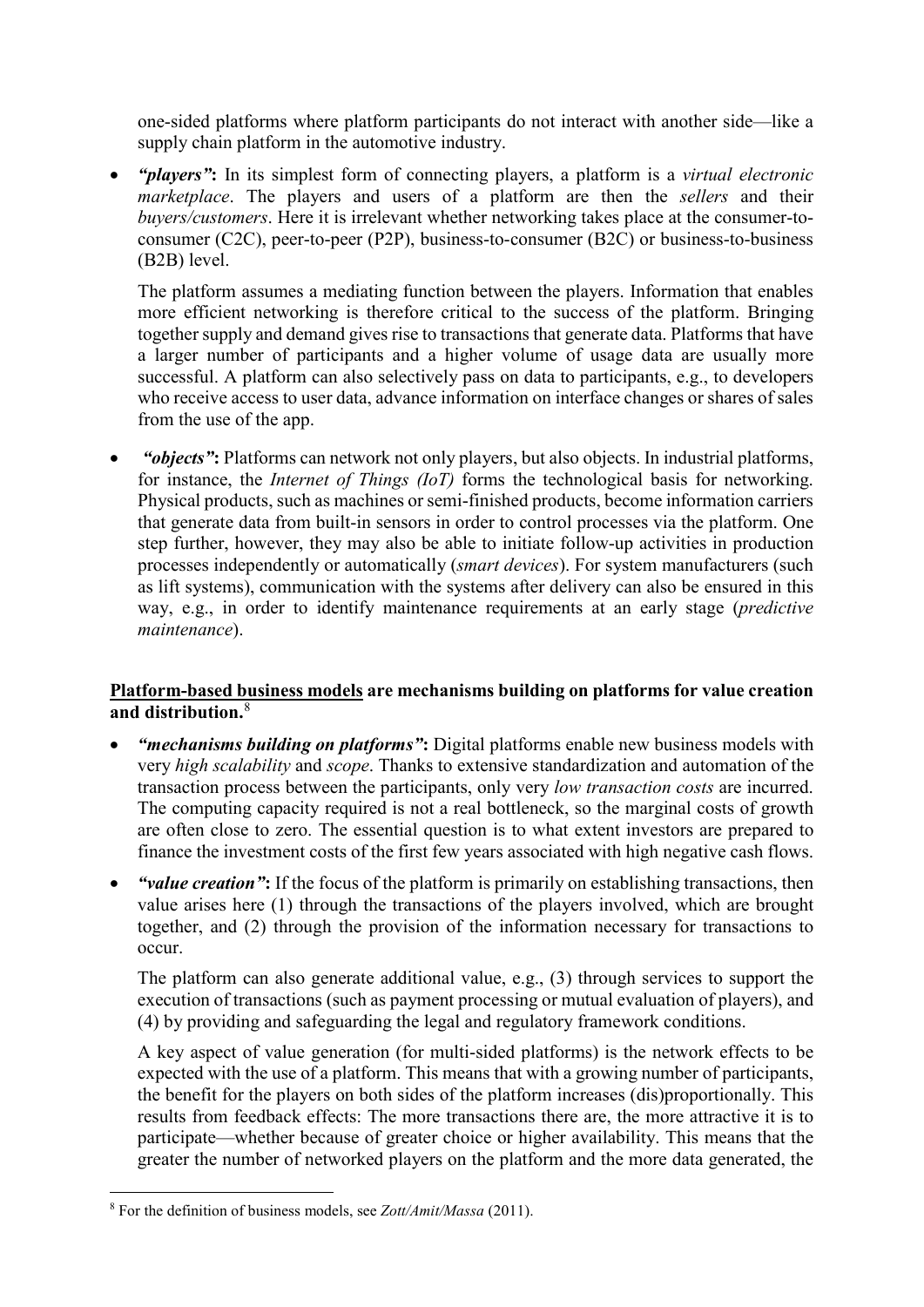greater the value of the platform. This applies both to network effects among users of the same side (*same-side effect*) and to network effects between different sides, because the platform is all the more attractive for providers the more buyers there are and vice versa (*cross-side effect*). The network effects, however, only comes about above a critical mass of users and providers.

Network effects can be enhanced by the skillful use of data. In the case of transactions on the platform, the players involved generate data which they (consciously or unconsciously) make available to the operator of the platform. Additional value is created if knowledge about user behavior is gained from this *transaction data* and passed on to the providers, as appropriate. Using *algorithms*, often based on *artificial intelligence* methods, tailored offers and recommendations can be created for individual customers.

For example, a fintech company can use a platform to submit personalized investment proposals to the user via its own app after linking to the user's bank account. As bank data also provides information on other preferences and behaviors, personalized offerings beyond banking (e.g., mobility services) can be made using additional apps based on the available user data. Often users can also download such additional functions via a "store". This can also take place in a form in which the user does not directly recognize that the offer comes from third parties (*white label solution*).

If it is possible to make the platform attractive for particularly efficient providers, this could open up great potential for innovation. Companies such as Microsoft, Google and Apple hold large developer conferences every year. At the Apple Worldwide Developers Conference (WWDC), for example, an outlook will be given on the next [version of the](https://www.nau.ch/news/games/apple-verargert-mit-update-seine-nutzer-65279078)  [operating systems](https://www.nau.ch/news/games/apple-verargert-mit-update-seine-nutzer-65279078) for Apple devices. This should motivate developers to develop innovative new functions for the devices. In certain regions, such as Silicon Valley, there are real innovation clusters of such developers.

• *"value distribution"***:** The distribution of the value creation of a platform-based business model takes place between the platform and the participating sides on the one hand, and between competing platforms, on the other. The former depends on the distribution of power between the different sides, which influences the collection of fees and the distribution of data. The possibility of players being active on several platforms at the same time (*multi-homing*) or circumventing them plays a role in the distribution of power. The latter is based on the results of platform competition. The presence of network effects often leads to an oligopolization of global platform markets (*winner-takes-all effect*).

If one follows the above explanations, it is easy to see that ecosystems and platforms have many things in common, but are still not the same. Ecosystems are an inter-company organizational form that addresses a value proposition; platforms are a technical infrastructure that can be used, but does not have to be used, for the operational implementation of ecosystems. An ecosystem can, for example, consist of several (nested) platforms.

In both cases, firms need to think carefully about their role in a changing competitive environment: Do they want to set up and operate such an ecosystem or platform themselves, or do they only want to participate as a complementor?

#### **References**

*Adner, R.* (2017): Ecosystem as Structure: An Actionable Construct for Strategy, in: Journal of Management*,* Vol. 43, No. 1, p. 39-58.